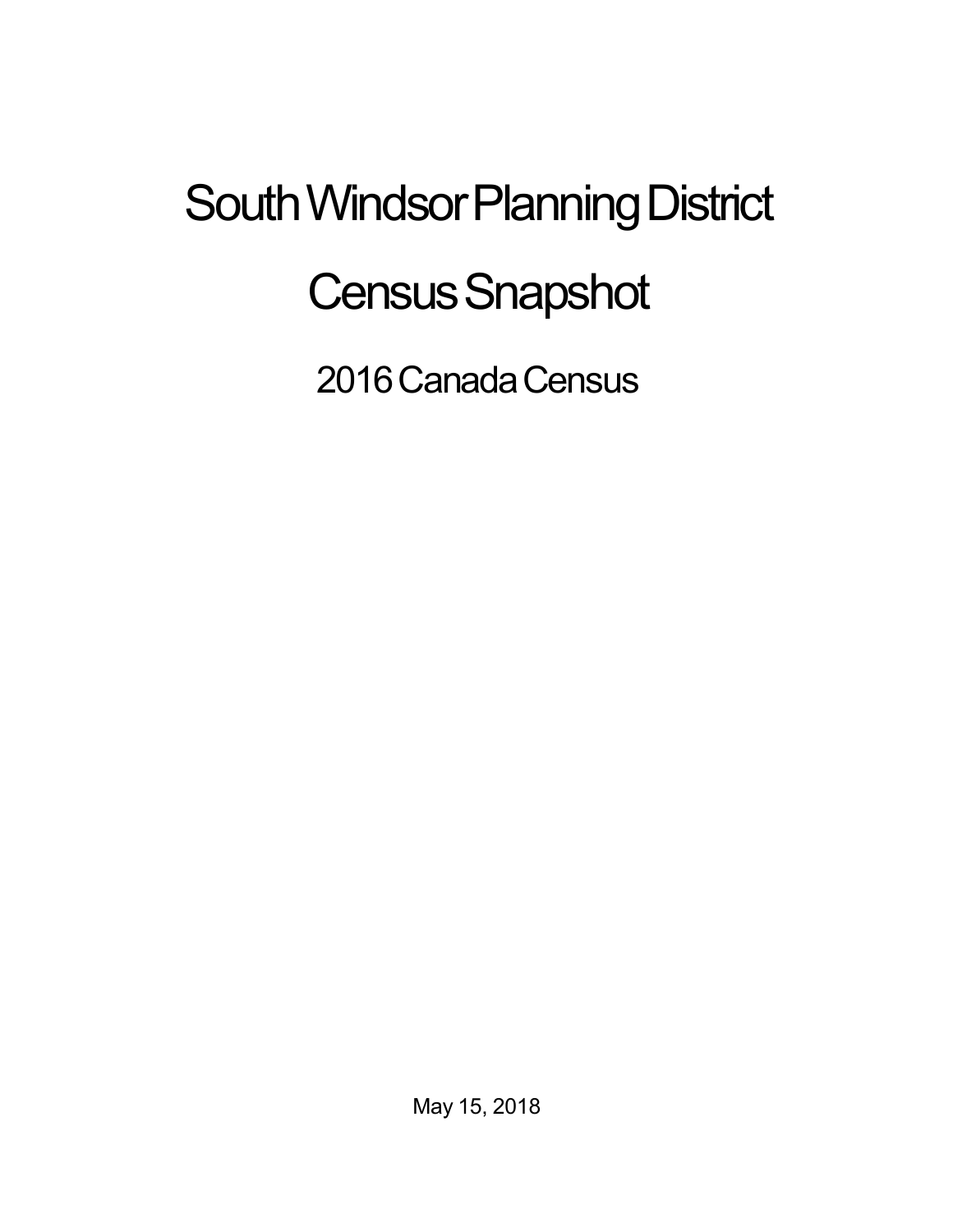City of Windsor Planning Department South Windsor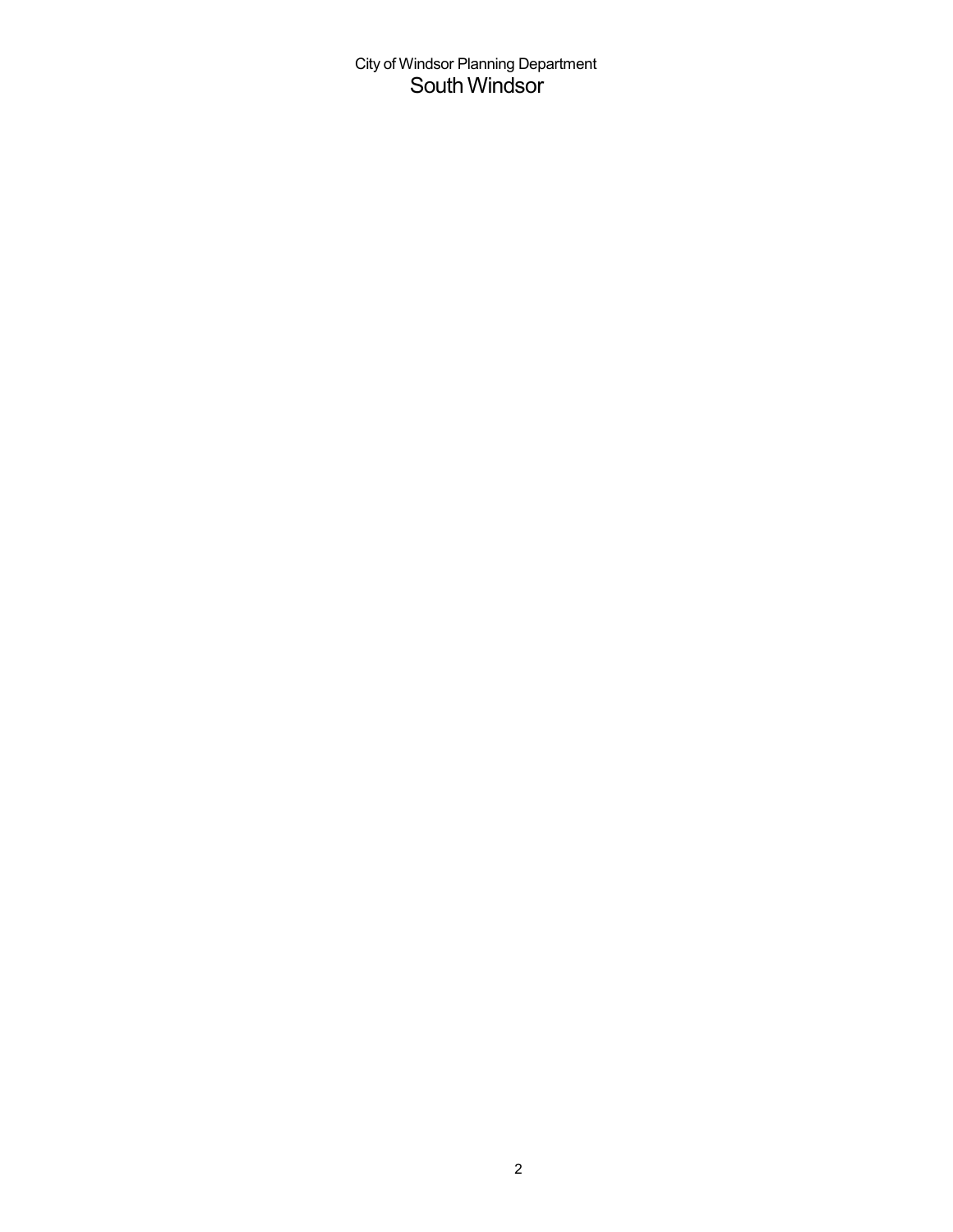## City of Windsor Planning Department 2016 Census Census Snapshot

| 2016 Census<br><b>Census Snapshot</b> | <b>South Windsor</b> |     |
|---------------------------------------|----------------------|-----|
|                                       |                      | %   |
| <b>Total Population</b>               | 16,815               |     |
| Males                                 | 8,180                | 49% |
| Females                               | 8,634                | 51% |
|                                       |                      |     |
| <b>2016 Population by Age</b>         | 16,815               |     |
| 0 to 4 years                          | 744                  | 4%  |
| 5 to 9 years                          | 928                  | 6%  |
| 10 to 14 years                        | 982                  | 6%  |
| 15 to 19 years                        | 1,183                | 7%  |
| 20 to 24 years                        | 1,061                | 6%  |
| 25 to 29 years                        | 832                  | 5%  |
| 30 to 34 years                        | 815                  | 5%  |
| 35 to 39 years                        | 860                  | 5%  |
| 40 to 44 years                        | 1,055                | 6%  |
| 45 to 49 years                        | 1,236                | 7%  |
| 50 to 54 years                        | 1,375                | 8%  |
| 55 to 59 years                        | 1,204                | 7%  |
| 60 to 64 years                        | 1,117                | 7%  |
| 65 to 69 years                        | 908                  | 5%  |
| 70 to 74 years                        | 727                  | 4%  |
| 75 to 79 years                        | 605                  | 4%  |
| 80 to 84 years                        | 537                  | 3%  |
| 85 to 89 years                        | 378                  | 2%  |
| 90 to 94 years                        | 124                  | 1%  |
| 95 to 99 years                        | 10                   | 0%  |
| 100 years and over                    | 5                    | 0%  |
| 0 to 14 years                         | 2,689                | 16% |
| 15 to 64 years                        | 10,807               | 64% |
| 65 years and over                     | 3,312                | 20% |
| 85 years and over                     | 532                  | 3%  |
|                                       |                      |     |
| <b>Average age of population</b>      | 42.4                 |     |
| <b>Median age</b>                     | 44.5                 |     |
|                                       |                      |     |
| <b>Families</b>                       | 4,966                |     |
| Persons per family                    | 3.0                  | 0%  |
| Total couple families                 | 4,135                | 83% |